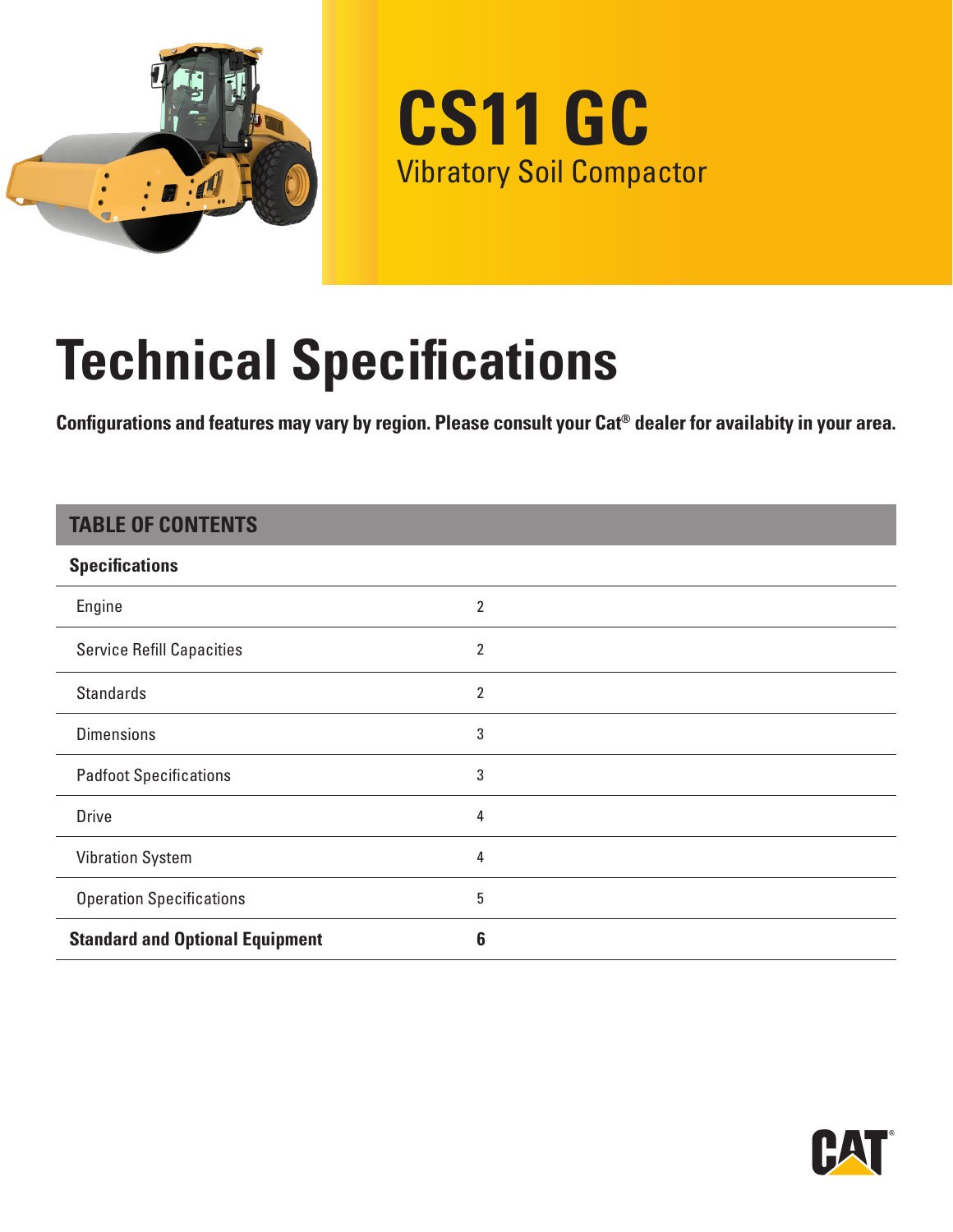## <span id="page-1-0"></span>**CS11 GC Vibratory Soil Compactor Specifications**

| <b>ENGINE</b>           |                  |                         |
|-------------------------|------------------|-------------------------|
| <b>Engine Model</b>     | $Cat^@$ $C3.6$   |                         |
| Gross Power - ISO 14396 | 90 kW            | 120.7 hp                |
| Gross Power - SAE J1995 | 91.7 kW          | 123 <sub>hp</sub>       |
| Net Power - ISO 9249    | 83.7 kW          | 112.2 hp                |
| Net Power - SAE J1349   | 82.9 kW          | 111.2 hp                |
| Displacement            | 3.6L             | $219.7$ in <sup>3</sup> |
| Stroke                  | $120 \text{ mm}$ | 4.7 in                  |
| <b>Bore</b>             | 98 mm            | 3.9 <sub>in</sub>       |

• Cat C3.6 engine meets US EPA Tier 4 Final / EU Stage V emission standards.

• The power ratings apply at an engine speed of 2,000 rpm when tested under the conditions for the specified standard in effect at the time of manufacture. The stated speed is when tested under the reference conditions for the specified standards.

• Net power advertised is the power available at the engine flywheel when equipped with a fan at maximum speed, air cleaner, clean emissions module, and alternator with engine speed at 2,000 rpm.

• The gross power advertised is with the fan at maximum speed.

| 213 L | 56.3 gal  |
|-------|-----------|
| 19 L  | $5.0$ gal |
| 18.5L | $4.9$ gal |
| 11.6L | 3.1 gal   |
| 26 L  | $6.9$ gal |
| 10 L  | $2.6$ gal |
| 23 L  | $6.1$ gal |
|       |           |

| <b>SOUND PERFORMANCE (declared)</b> |                     |
|-------------------------------------|---------------------|
| ISO 6393:2008 (external)            | $107 \text{ dB}(A)$ |
| ISO 6394:2008 (inside cab)          | $81 \text{ dB}(A)$  |

#### **SOUND PERFORMANCE (tested)**

• The declared static operator sound pressure level is measured according to the static test procedures and conditions that are specified in ISO 6394 (interior) and ISO 6393 (exterior). The sound level may vary at different engine and/or cooling fan speeds. The measurement was conducted with the cab doors and the cab windows closed. The cab was properly installed and maintained.

• Hearing protection may be needed when operating with an open operator station and cab (when not properly maintained or doors/ windows open) for extended periods or in a noisy environment.

| <b>STANDARDS</b> |                                                                   |
|------------------|-------------------------------------------------------------------|
| Brakes           | Brakes meet ISO 3450:2011 standards                               |
| Cab/ROPS         | ROPS/FOPS meet ISO 3471:2008 and ISO 3449:2005 Level II standards |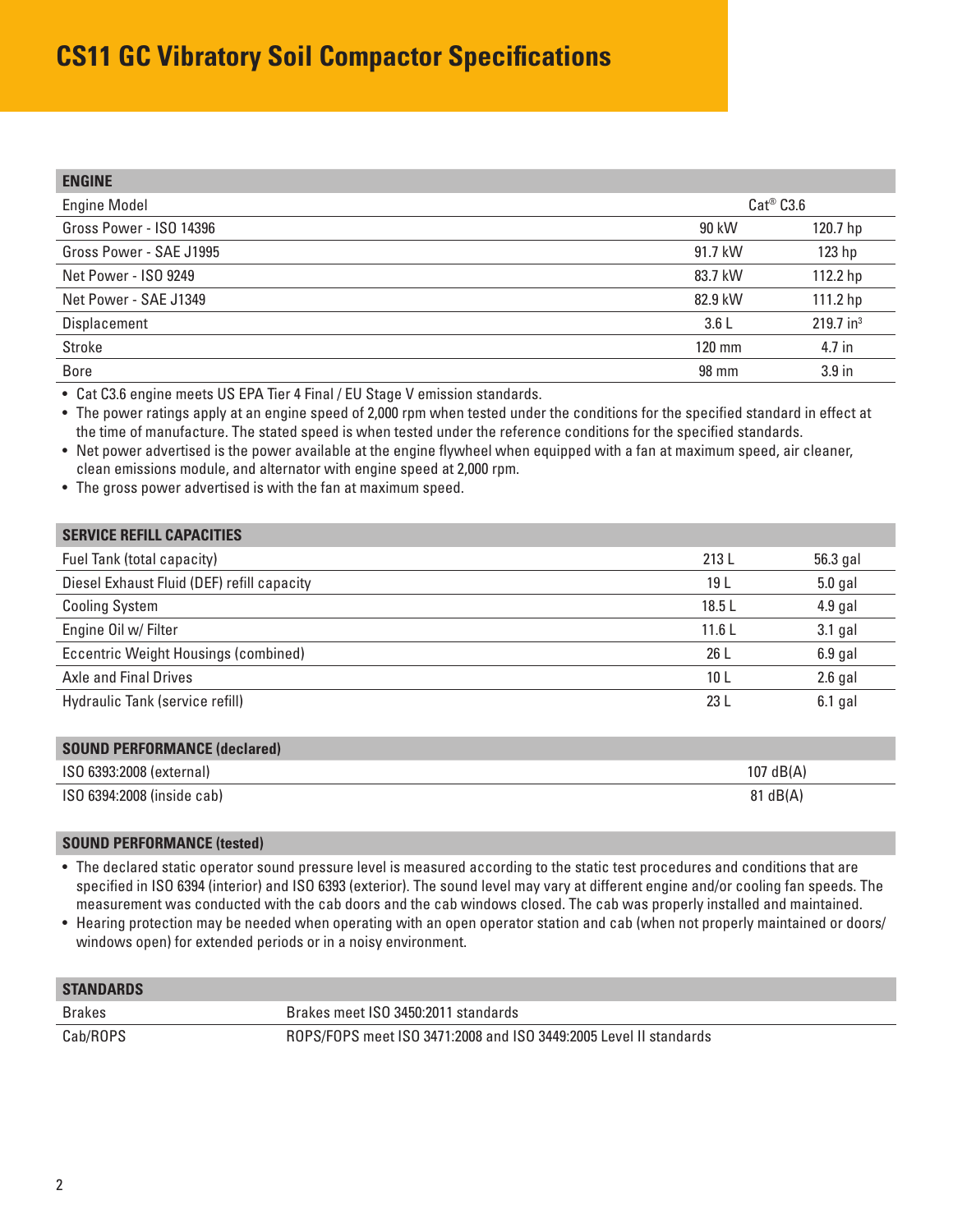#### <span id="page-2-0"></span>**DIMENSIONS**

All dimensions are approximate



| 1 Overall Length                | 5.70 <sub>m</sub> | 18.71 ft  |
|---------------------------------|-------------------|-----------|
| 2 Overall Width                 | 2.30 <sub>m</sub> | $7.53$ ft |
| 3 Drum Width                    | 2134 mm           | 84 in     |
| 4 Drum Shell Thickness          | $25 \, \text{mm}$ | $0.98$ in |
| 5 Drum Diameter                 | 1535 mm           | 60.4 in   |
| 6 Overall Height                |                   |           |
| Smooth Drum                     | 3.0 <sub>m</sub>  | $9.8$ ft  |
| Optional Shell kit equipped     | 3.0 <sub>m</sub>  | $9.8$ ft  |
| 7 Wheelbase                     | 3.0 <sub>m</sub>  | $9.8$ ft  |
| 8 Ground Clearance              | 518 mm            | 20.4 in   |
| 9 Curb Clearance                | 492 mm            | 19.4 in   |
| <b>Inside Turning Radius</b>    | 3.86 <sub>m</sub> | $12.7$ ft |
| <b>Hitch Articulation Angle</b> | $34^{\circ}$      |           |
| <b>Hitch Oscillation Angle</b>  | $15^{\circ}$      |           |

| <b>PADFOOT SPECIFICATION</b> |                      |                       |
|------------------------------|----------------------|-----------------------|
| Number of Pads               | 120                  |                       |
| Pad Height, oval pads        | 89.8 mm              | 3.5 <sub>in</sub>     |
| Pad Face Area, oval pads     | 63.5 $cm2$           | $9.8$ in <sup>2</sup> |
| Pad Height, square pads      | 89.8 mm              | $3.5$ in              |
| Pad Face Area, square pads   | $105.6 \text{ cm}^2$ | 16.4 in <sup>2</sup>  |
| Number of Chevrons           | 16                   |                       |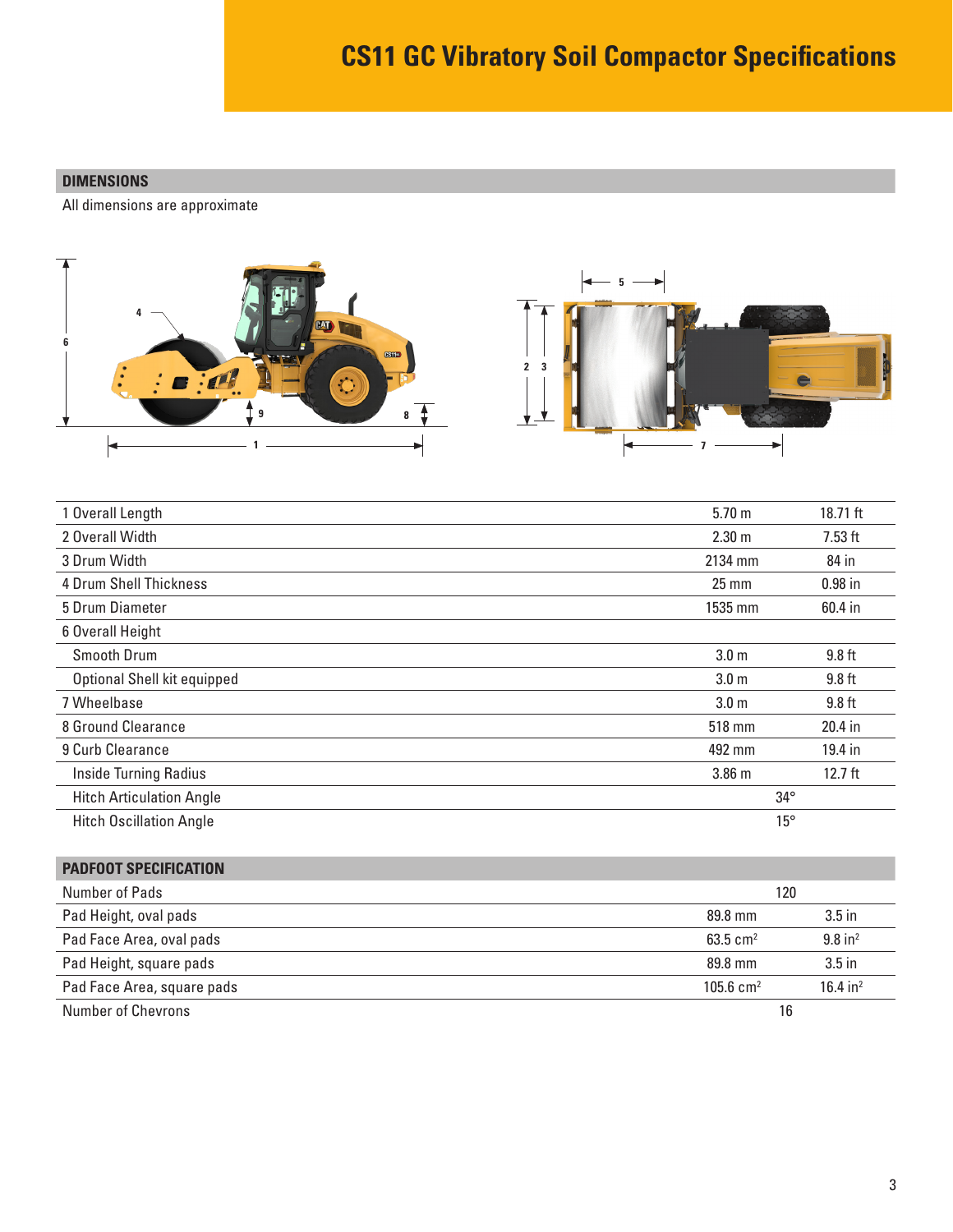## <span id="page-3-0"></span>**CS11 GC Vibratory Soil Compactor Specifications**

| <b>DRIVE</b>                                        |                    |            |
|-----------------------------------------------------|--------------------|------------|
| Max. Travel Speed                                   |                    |            |
| High Idle                                           | 11 km/h            | $6.84$ mph |
| Eco-mode                                            | $9.4 \text{ km/h}$ | 5.84 mph   |
| Max. Working Speed                                  |                    |            |
| High Idle                                           | $5.6$ km/h         | $3.5$ mph  |
| Eco-mode                                            | $5.0$ km/h         | $3.1$ mph  |
| Rimpull                                             | 57 kN              | 12,814 lbf |
| Theoretical Gradeability, with or without vibration | 55%                |            |

• Maximum Travel speeds is measure with smooth drum and Diamond tire configured.

• Actual gradeability may vary based on site conditions and machine configuration. Refer to the Operation and Maintenance Manual for more information.

| <b>VIBRATION SYSTEM</b>   |                  |            |
|---------------------------|------------------|------------|
| Nominal Amplitude - High  | $2.0 \text{ mm}$ | $0.079$ in |
| <b>Standard Frequency</b> | 30 Hz            | 1800 vpm   |
| Eco-mode Frequency        | 28.6 Hz          | 1716 vpm   |
| Nominal Amplitude - Low   | $1.0 \text{ mm}$ | $0.039$ in |
| Frequency                 | 33 Hz            | 1980 vpm   |
| Eco-mode Frequency        | 31.5 Hz          | 1890 vpm   |
| <b>Centrifugal Force</b>  |                  |            |
| Maximum                   | 250 kN           | 56 202 lbf |
| Minimum                   | 149 kN           | 33 497 lbf |
| w/Oval Padfoot            |                  |            |
| Nominal Amplitude - High  | 1.41 mm          | $0.06$ in  |
| <b>Standard Frequency</b> | 30 Hz            | 1800 vpm   |
| Eco-mode Frequency        | 28.6 Hz          | 1716 vpm   |
| Nominal Amplitude - Low   | $0.67$ mm        | $0.03$ in  |
| Frequency                 | 33 Hz            | 1980 vpm   |
| Eco-mode Frequency        | 31.5 Hz          | 1890 vpm   |
| w/ Square Padfoot         |                  |            |
| Nominal Amplitude - High  | 1.37 mm          | $0.05$ in  |
| <b>Standard Frequency</b> | 30 Hz            | 1800 vpm   |
| Eco-mode Frequency        | 28.6 Hz          | 1716 vpm   |
| Nominal Amplitude - Low   | $0.65$ mm        | $0.03$ in  |
| Frequency                 | 33 Hz            | 1980 vpm   |
| Eco-mode Frequency        | 31.5 Hz          | 1890 vpm   |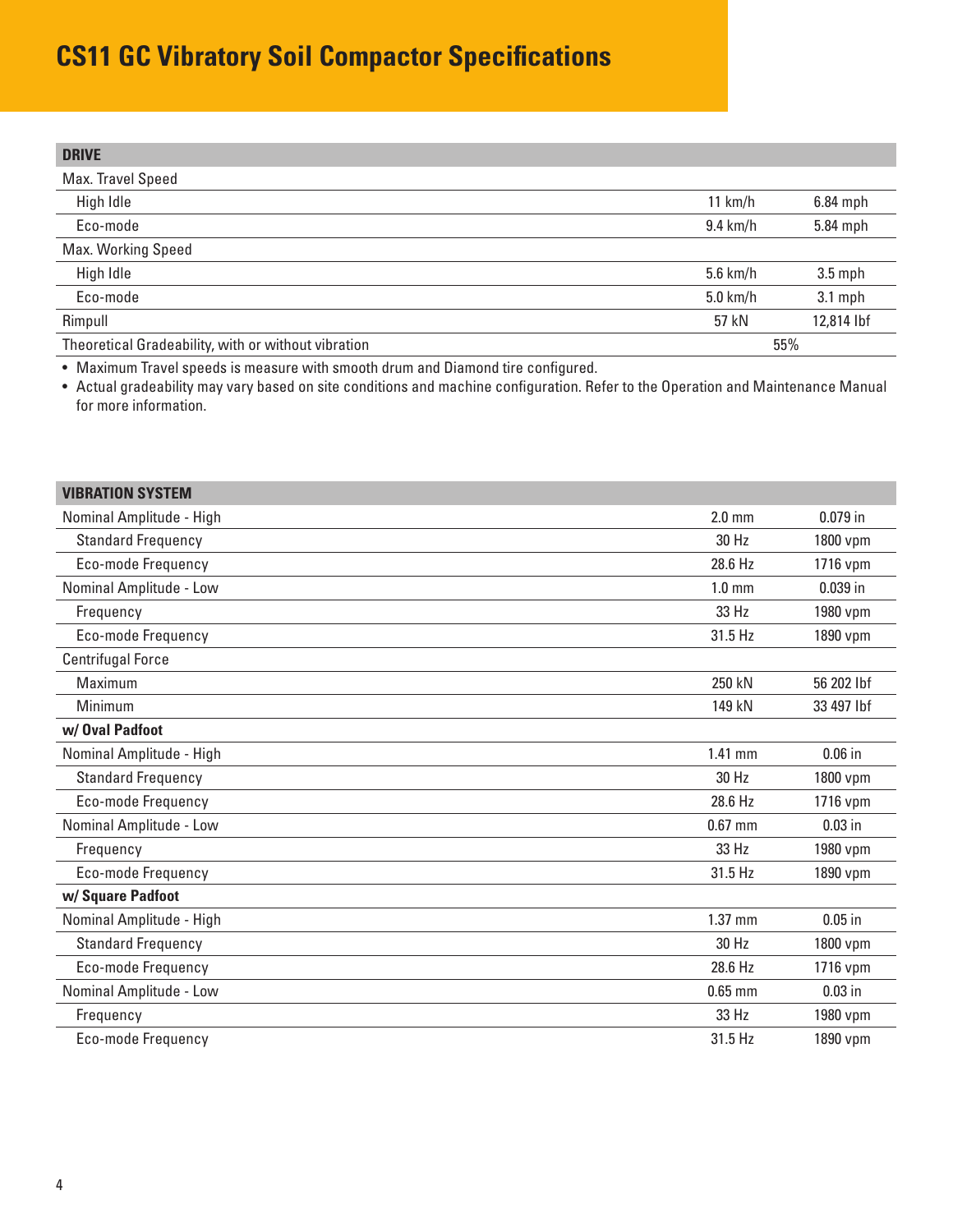## **CS11 GC Vibratory Soil Compactor Specifications**

<span id="page-4-0"></span>

| <b>OPERATION SPECIFICATION</b>     | <b>ROPS/FOPS Canopy</b> |                 | <b>ROPS/FOPS Cab</b> |                 |
|------------------------------------|-------------------------|-----------------|----------------------|-----------------|
| <b>Operating Weight - Standard</b> | 11 084 kg               | 24,435 lb       | 11 238 kg            | 24,775 lb       |
| At Drum                            | 6102 kg                 | 13,453 lb       | 6146 kg              | 13,549 lb       |
| <b>Static Linear Load</b>          | 28.6 kg/cm              | 160.1 lb/in     | 28.8 kg/cm           | 161.3 lb/in     |
| French Classification, data/class  |                         |                 |                      |                 |
| <b>High Amplitude</b>              | 40.4                    | VM <sub>3</sub> | 40.7                 | VM <sub>3</sub> |
| Low Amplitude                      | 28.6                    | VM <sub>2</sub> | 28.8                 | VM <sub>2</sub> |
| w/XT Bumper Weight                 | 12 097 kg               | 26,669 lb       | 12 251 kg            | 27,009 lb       |
| At Drum                            | 7443 kg                 | 16,409 lb       | 7486 kg              | 16,504 lb       |
| <b>Static Linear Load</b>          | 34.9 kg/cm              | 195.3 lb/in     | 35.1 kg/cm           | 196.6 lb/in     |
| French Classification, data/class  |                         |                 |                      |                 |
| <b>High Amplitude</b>              | 49.4                    | VM <sub>3</sub> | 49.6                 | VM <sub>3</sub> |
| Low Amplitude                      | 34.9                    | VM <sub>2</sub> | 35.1                 | VM <sub>2</sub> |
| w/Bolt-on Yoke Weight              | 11 488 kg               | 25,327 lb       | 11 642 kg            | 25,666 lb       |
| At Drum                            | 6351 kg                 | 14,002 lb       | 6394 kg              | 14,096 lb       |
| <b>Static Linear Load</b>          | 29.8 kg/cm              | 166.7 lb/in     | 30.0 kg/cm           | 168.0 lb/in     |
| French Classification, data/class  |                         |                 |                      |                 |
| <b>High Amplitude</b>              | 42.1                    | VM <sub>3</sub> | 42.4                 | VM <sub>3</sub> |
| Low Amplitude                      | 29.8                    | VM <sub>2</sub> | 30.0                 | VM <sub>2</sub> |
| w/Bumper and Bolt-on Yoke Weight   | 12 501 kg               | 27,560 lb       | 12 655 kg            | 27,900 lb       |
| At Drum                            | 7691 kg                 | 16,955 lb       | 7734 kg              | 17,051 lb       |
| <b>Static Linear Load</b>          | 36.0 kg/cm              | 201.8 lb/in     | 36.2 kg/cm           | 202.9 lb/in     |
| French Classification, data/class  |                         |                 |                      |                 |
| <b>High Amplitude</b>              | 51.0                    | VM <sub>3</sub> | 51.3                 | VM <sub>3</sub> |
| Low Amplitude                      | 36.0                    | VM <sub>2</sub> | 36.2                 | VM <sub>2</sub> |
| w/ Oval Shell Kit                  | 12 765 kg               | 28,142 lb       | 12 919 kg            | 28,482 lb       |
| At Drum                            | 7730 kg                 | 17,042 lb       | 7774 kg              | 17,138 lb       |
| French Classification, data/class  |                         |                 |                      |                 |
| High Amplitude                     | 43.0                    | VM3             | 43.3                 | VM3             |
| Low Amplitude                      | 29.7                    | VM <sub>2</sub> | 29.8                 | VM2             |
| w/ Square Shell Kit                | 12 924 kg               | 28,493 lb       | 13 078 kg            | 28,832 lb       |
| At Drum                            | 7889 kg                 | 17,393 lb       | 7933 kg              | 17,488 lb       |
| French Classification, data/class  |                         |                 |                      |                 |
| <b>High Amplitude</b>              | 43.3                    | VM3             | 43.5                 | VM <sub>3</sub> |
| Low Amplitude                      | 29.8                    | VM <sub>2</sub> | 30.0                 | VM <sub>2</sub> |
| w/ Padfoot Bumper, No Shell        | 11 248 kg               | 24,797 lb       | 11 402 kg            | 25,137 lb       |
| At Drum                            | 6213 kg                 | 13,698 lb       | 6257 kg              | 13,794 lb       |
| <b>Static Linear Load</b>          | 29.1 kg/cm              | 163.0 lb/in     | 29.3 kg/cm           | 164.2 lb/in     |
| French Classification, data/class  |                         |                 |                      |                 |
| <b>High Amplitude</b>              | 41.2                    | VM3             | 41.5                 | VM <sub>3</sub> |
| Low Amplitude                      | 29.1                    | VM <sub>2</sub> | 29.3                 | VM <sub>2</sub> |

• All operating weights and Static Linear Load shown are based on standard configuratios with full level fluids, 75 kg operator,

smooth/shell kit drum w/ diamond tires, padded drum w/bar tread tires and cab w/ heat & A/C.

• The air conditioning system on this machine contains the fluorinated greenhouse gas refrigerant R134a

(Global Warming Potential = 1430). The system contains 2.2 kg of refrigerant, which has a CO2 equivalent of 3.146 metric tonnes.